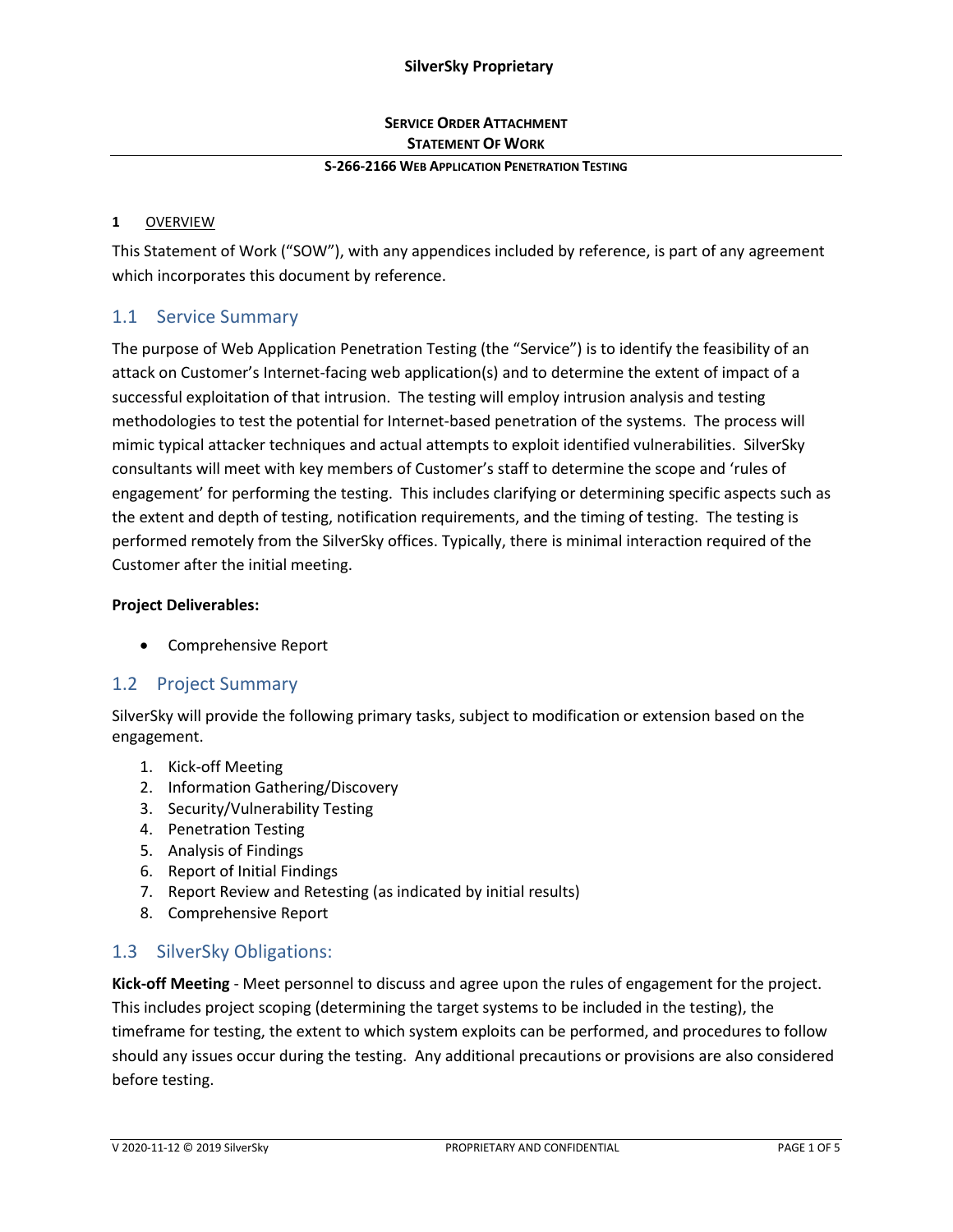**Information Gathering Phase** - Use a variety of different reconnaissance techniques and processes to gather information about the target systems and understand the target environment and the types and versions of systems and applications in use. This includes domain research, port and service scans, fingerprinting and enumeration of systems.

**Security Testing Phase** - Assess the integrity and overall level of external security of critical network components such as servers and devices. SilverSky performs vulnerability scans using tools that are continually updated and contain checks for over thousands of known vulnerabilities and exploits.

- 1. **Perform ping sweep** Automated ping sweeps of targeted IP addresses and network blocks to determine which addresses are connected to live systems and are responding.
- 2. **Perform port scan** Scan for well-known TCP and UDP ports.
- 3. **Run assessment tools -** A variety of methods and techniques are used during this phase to assess the integrity and overall level of security of the web application; vulnerability scans, web configuration analysis, manual checks, and intentional errant data entry, among other tasks, are performed on the target website or web application. Consideration is given to the nature of the testing and the equipment being tested to ensure that little to no disruption is caused to the target system. In addition, SilverSky utilizes industry standard commercial and open source tools that are widely accepted and regarded in the security industry. No proprietary tools or applications are utilized.
- 4. **Perform manual checks** Manually probe to confirm the validity of vulnerabilities and risk reported from the automated scans and to eliminate false positives. Manual checks also uncover vulnerabilities not identified by the assessment tools.

**Penetration Testing Phase** – Attempt to prove the ability to exploit a given vulnerability through validation that vulnerability could be successfully exploited. Validation of vulnerabilities is done as an alternative to full exploitation attempts and is a safer way to test the exploitability of system weaknesses especially on production systems. SilverSky processes and techniques will vary significantly depending on the type of weakness identified and may include activities such as testing if the system is exposed to sending malformed URLs and input on a website form, connecting to management services using default or cracked credentials, or checking the potential for running exploit code, among others. SilverSky will perform testing only under the agreed-upon rules of engagement.

**Analysis of Findings Phase** – SilverSky will compile and analyze the data generated from the assessment tools and manual checks, and categorize vulnerabilities by severity, depending on the potential impact each can have in the affected network. This analysis is the basis for recommendations to potentially address risk associated with the vulnerabilities.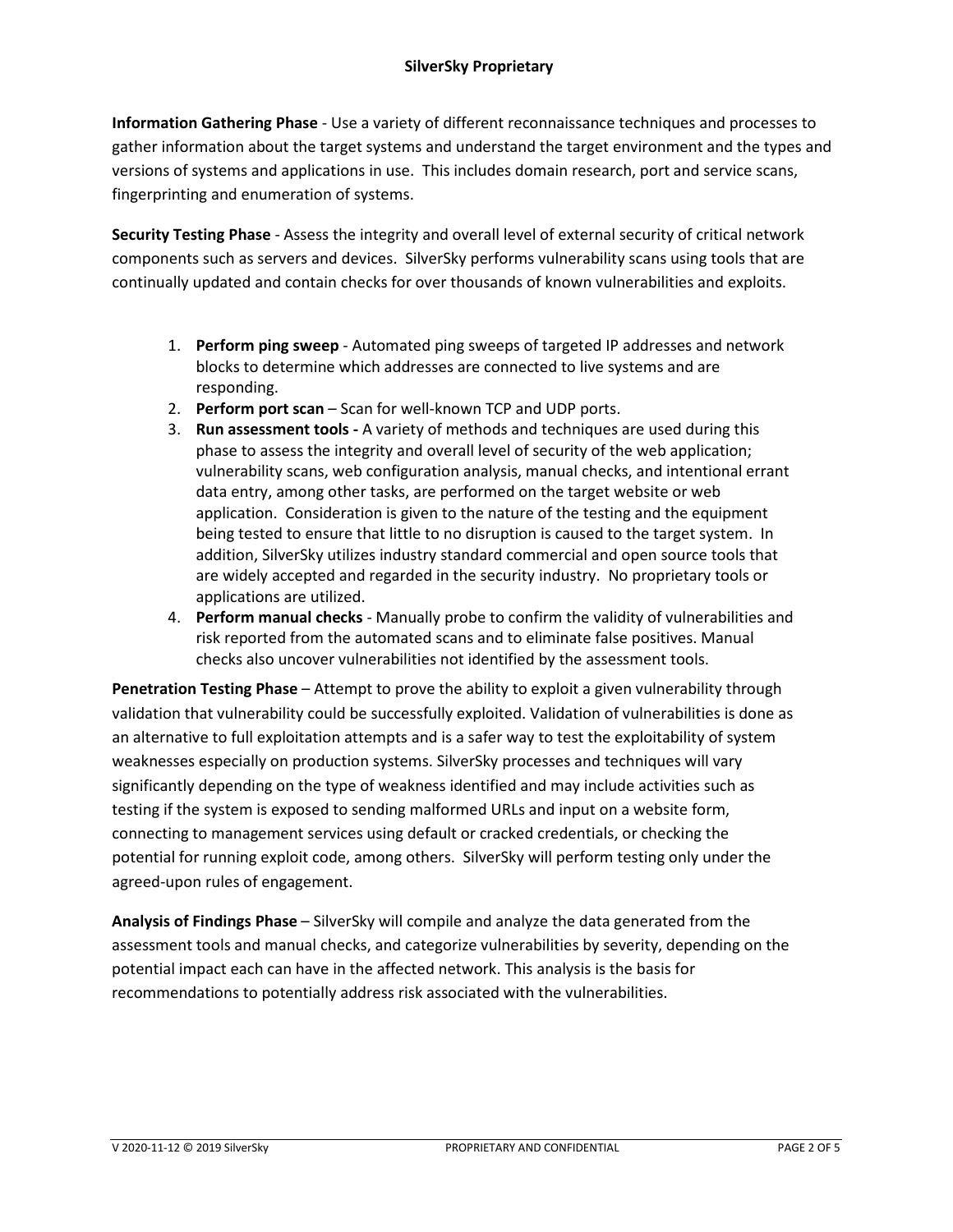# 1.4 Deliverables

At the conclusion of the assessment, SilverSky will provide a comprehensive report composed of an executive summary and a detailed findings section. Customer will have an opportunity to review drafts of the report and SilverSky will deliver a final version after joint review with Customer.

**Executive Summary -** The executive summary summarizes the results of the assessment. It is intended for upper management and boards of directors and includes:

- Overview of assessment results
- Itemization of the risk ratings for each area reviewed during the assessment
- Key findings and recommendations

**Detailed Findings -** The detailed findings section describes the assessment results in detail. It is intended for management, administrators, and other operations personnel and includes:

- An itemized listing of individual vulnerabilities
- A description of each vulnerability
- The severity of the threat likely posed by each vulnerability
- Potentially affected resources
- Recommendations for remediation

## 1.5 Out of Scope

Any activity not explicitly included in this SOW is considered out of scope. In the event that Customer requests additional services, such services will be the subject of a change request.

#### **2** CUSTOMER OBLIGATIONS AND ASSUMPTIONS

Services, fees and work schedule are based upon the assumptions, representations and information supplied by Customer. Customer's fulfilment of these responsibilities is critical to the success of the engagement.

### 2.1 Customer Obligations

- **Project Liaison** Designate an authorized representative to authorize completion of key project phases, assign resources and serve as project liaison
- **Access**  Ensure SilverSky consultants have access to key personnel and data requested
- **Resources** Furnish SilverSky with Customer personnel, facilities, resources and information and perform tasks promptly
- **Cooperation** Ensure all of Customer's employees and contractors cooperate fully with SilverSky and in a timely manner. SilverSky will advise Customer increased Customer participation is required in order for SilverSky to perform the Service under this SOW.
- **Documentation** Deliver in a timely fashion all documentation requested by SilverSky including Customer's security policies, network diagrams, server listings, and procedures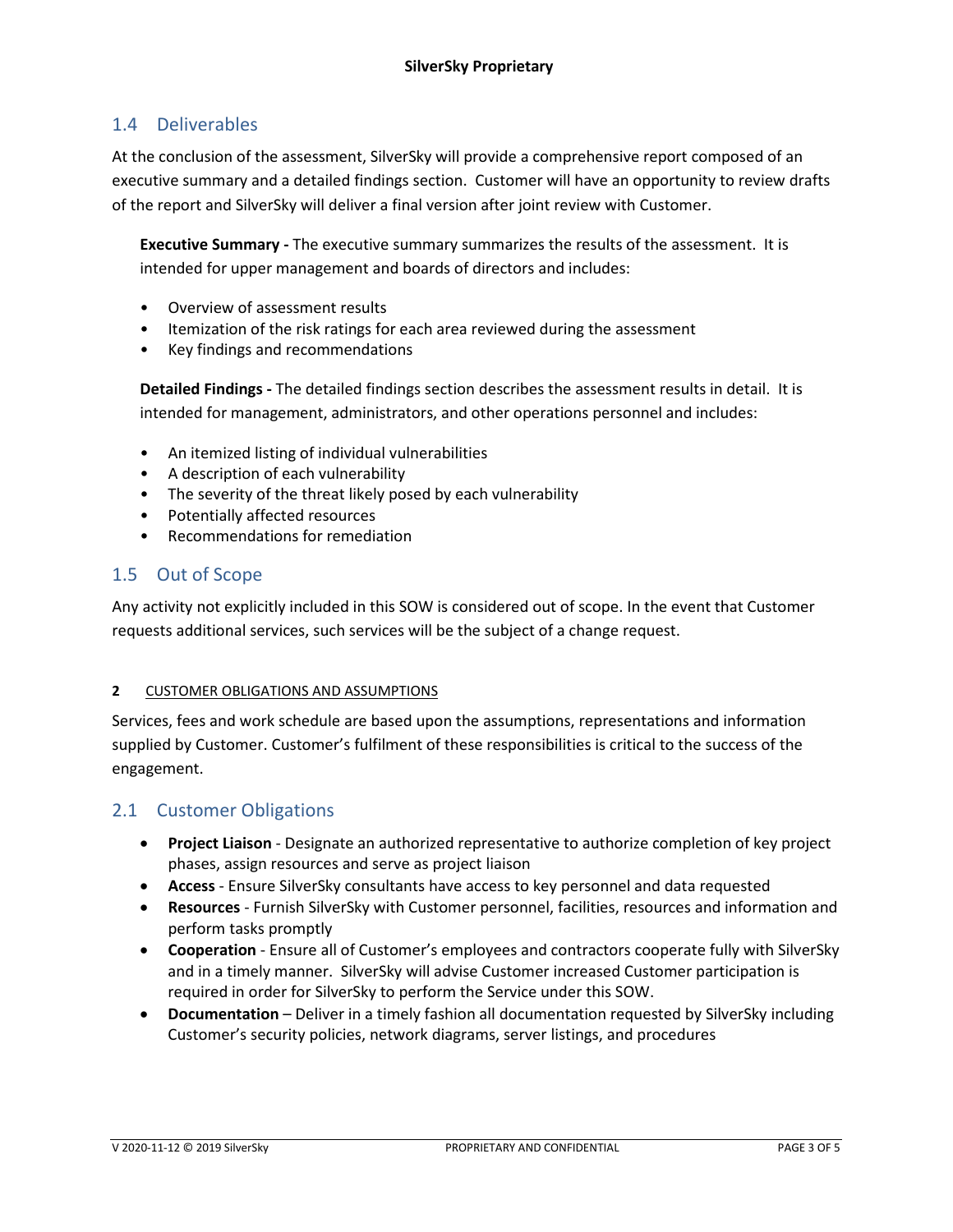## 2.2 SilverSky Assumptions

- Customer will provide SilverSky with reasonably requested information upon which SilverSky can rely to be current, accurate, and complete.
- Customer will provide access to Customer's personnel who have detailed knowledge of Customer security architecture, network architecture, computing environment, and related matters.
- Customer will provide access to Customer's personnel who have an understanding of Customer's security policies, regulations, and requirements.
- Customer will evaluate SilverSky deliverables and immediately notify SilverSky of any perceived problems or issues with SilverSky obligations.
- SilverSky will immediately notify Customer of any perceived problems or issues regarding Customer obligations.
- Customer is responsible for any additional costs if SilverSky is unable to perform the Service due to Customer's delay or other failure to fulfill its obligations under this Statement of Work.

#### **3** PROJECT PARAMETERS

### 3.1 Project Scope

The scope of the project is based on the above description with the additional details listed as follows:

| <b>Project Component</b>                               | Parameter(s)                                                                                                                                                                                                                                                                                                                                                           |
|--------------------------------------------------------|------------------------------------------------------------------------------------------------------------------------------------------------------------------------------------------------------------------------------------------------------------------------------------------------------------------------------------------------------------------------|
| Project Start Date                                     | Typically within 30 days of Effective Date                                                                                                                                                                                                                                                                                                                             |
| <b>Project Duration</b>                                | Approximately 2-3 weeks, subject to project variables;<br>comments on findings preliminary to comprehensive report to<br>be delivered to BAE within 30 days of receipt of initial report                                                                                                                                                                               |
| S-266-2166 - Web App<br>Penetration Testing (advanced) | External Web App Penetration Testing of up to 2 Web<br>Application Architecture (up to 10 servers/host<br>architecture)<br>Authenticated and Unauthenticated checking with<br>$\bullet$<br>customer provided credentials<br>Includes system validation of penetration testing<br>$\bullet$<br>results. No live exploitation will be performed on<br>production systems |
| S-266-2166 - Web App<br>Penetration Testing (core)     | External Web App Penetration Testing of 1 Web<br>$\bullet$<br>Application Architecture (Up to 5 servers/hosts for<br>assessment)<br>Authenticated and Unauthenticated checking with<br>customer provided credentials<br>Includes system validation of penetration testing<br>$\bullet$<br>results. No live exploitation will be performed on<br>production systems     |